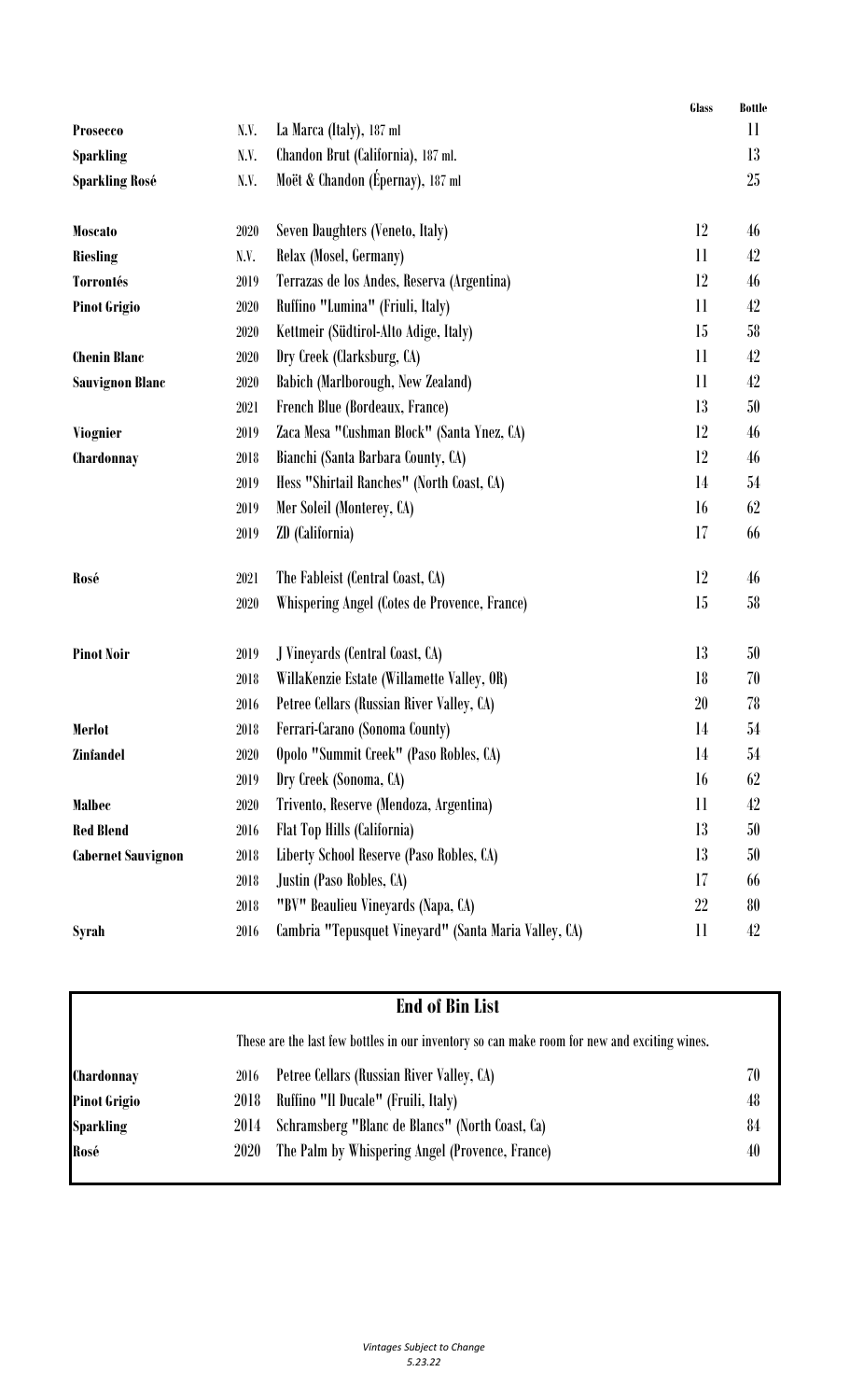|                        |          | <b>BUBBLES</b>                                         | <b>Bottle</b> |
|------------------------|----------|--------------------------------------------------------|---------------|
| Champagne              | N.V.     | Moët & Chandon, Impérial (Épernay)                     | 115           |
|                        | N.V.     | Veuve Clicquot, Yellow Label Brut (Reims)              | 95            |
|                        | 2011     | Perrier-Jouët, Belle Epoque (Épernay)                  | 230           |
|                        | 2012     | Dom Pérignon (Épernay)                                 | 375           |
|                        | N.V.     | Henriot, Brut Souverain (Remis)                        | 102           |
| <b>Prosecco</b>        | N.V.     | La Marca (Italy)                                       | 30            |
| Cava                   | N.V.     | Poema Brut (Spain)                                     | 35            |
| <b>Sparkling Rosé</b>  | N.V.     | Scarpetta Timido Spumante Brut (Italy)                 | 46            |
| <b>Sparkling</b>       | N.V.     | Roederer Estate (Anderson Valley, CA)                  | 46            |
|                        | N.V.     | Chandon "By the Bay" Blanc de Blanc (Carneros)         | 60            |
|                        |          | <b>WHITE WINE</b>                                      |               |
| <b>Muscadet</b>        | 2019     | Château de La Ragotiere (Loire, France)                | 30            |
| <b>Vermentino</b>      | 2019     | Guado al Tasso by Marchesi Antinori, DOC               | 50            |
| <b>Soave Classico</b>  | 2017     | Monte Tondo (Veneto, Italy)                            | 40            |
| <b>Pinot Grigio</b>    | $2020\,$ | Scarpetta (Italy)                                      | 48            |
| <b>Pinot Gris</b>      | 2017     | WillaKenzie Estate (Willamette Valley, OR)             | 45            |
|                        | 2018     | Etude (Carneros, CA)                                   | 57            |
| <b>Riesling</b>        | 2019     | Eroica "Dr. Loosen" (Columbia Valley, WA)              | 49            |
|                        | 2017     | Trimbach (Alsace, France)                              | 46            |
| <b>Fumé Blanc</b>      | 2020     | Fumé Blanc - Dry Creek (Sonoma, CA)                    | 35            |
| <b>Sauvignon Blanc</b> | 2020     | Brander (Santa Ynez, CA)                               | $35\,$        |
|                        | 2020     | Frog's Leap (Napa, CA)                                 | 40            |
|                        | 2020     | Cakebread (Napa, CA)                                   | 70            |
| Gewurtztraminer        | 2017     | Trimbach (Alsace, France)                              | 56            |
| <b>Viognier</b>        | 2016     | Summerland "Paradise Road" (Santa Ynez, CA)            | 55            |
| <b>Pouilly-Fuissé</b>  | 2020     | Louis Latour (France)                                  | 60            |
| Chardonnay             | 2018     | Beringer Estates (Napa, CA)                            | 52            |
|                        | 2018     | Jackson Estate (Santa Maria Valley, CA)                | 40            |
|                        | 2018     | Migration by Duckhorn (Sonoma Coast, CA)               | 59            |
|                        | 2016     | Château Montelena (Napa, CA)                           | 86            |
|                        | 2020     | Cakebread (Napa, CA)                                   | 82            |
|                        | 2016     | Robert Mondavi, Reserve (Napa, CA)                     | 69            |
|                        | 2019     | Far Niente (Napa, CA)                                  | 125           |
|                        | 2019     | Kistler "Les Noisetiers" (Sonoma Coast, CA)            | 90            |
|                        | 2020     | Rombauer (Carneros, CA)                                | 61            |
|                        | 2017     | Shafer "Red Shoulder Ranch" (Napa Valley-Carneros, CA) | 86            |
|                        | 2018     | Grgich Hills Estate (Napa, CA)                         | 78            |
|                        | $2016\,$ | Petree Cellars (Russian River Valley, CA)              | 70            |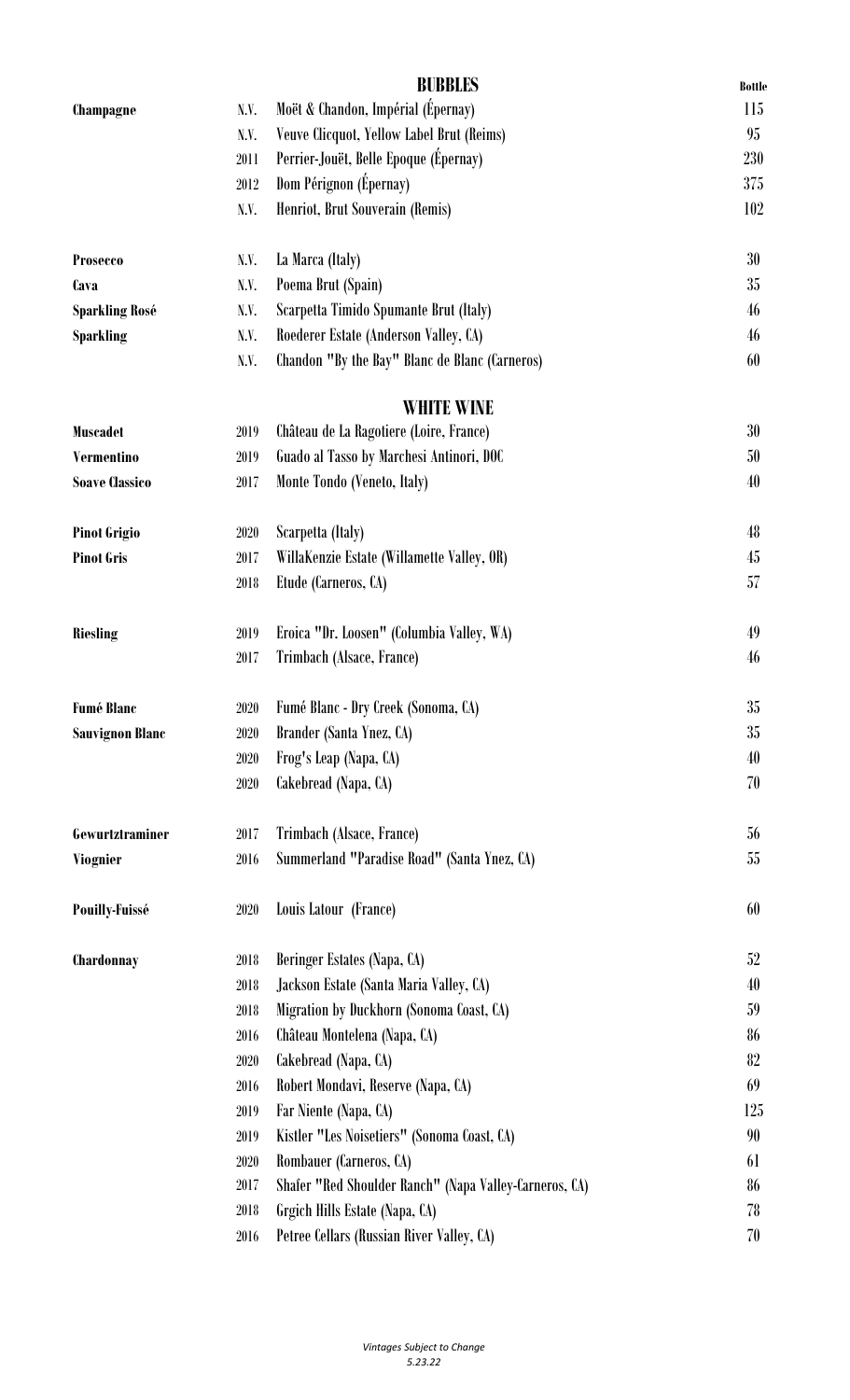|                       |      | <b>RED WINE</b>                                           | <b>Bottle</b> |
|-----------------------|------|-----------------------------------------------------------|---------------|
| <b>Beaujolais</b>     | 2016 | Chateau de Poncié 'Le Pré Roi' (Fleurie, FR)              | 63            |
| <b>Pinot Noir</b>     | 2017 | Domaine Serene "Evenstad Reserve" (Willamette Valley, OR) | 124           |
|                       | 2018 | Domaine Drouhin (Dundee Hills, OR)                        | 68            |
|                       | 2016 | Hartford Court "Land's Edge" (Sonoma Coast, CA)           | 78            |
|                       | 2018 | Dobbes, Grand Assemblage (Willamette Valley, OR)          | 54            |
|                       | 2019 | Willamette Valley Vineyards (Willamette Valley, OR)       | 75            |
|                       | 2018 | Etude "Grace Benoist Ranch" (Carneros, CA)                | 70            |
|                       | 2017 | Jackson Estate (Anderson Valley, CA)                      | 50            |
|                       | 2018 | La Crema "Fog Veil" (Russian River Valley. CA)            | 94            |
|                       | 2018 | Hitching Post "Highliner" (Santa Barbara, CA)             | 70            |
|                       | 2016 | Rusack (Santa Barbara, CA)                                | 64            |
|                       | 2019 | Cherry Pie "San Pablo Bay" (Carneros, CA)                 | 80            |
|                       | 2015 | Louis Latour, Gevrey-Chambertin (Côtes de Nuits, France)  | 132           |
|                       | 2018 | Sea Smoke, Ten (Santa Rita Hills, CA)                     | 165           |
|                       | 2019 | Sea Smoke, Ten (Santa Rita Hills, CA)                     | 150           |
|                       | 2016 | MacRostie (Sonoma Coast, CA)                              | 62            |
| Grenache              | 2014 | LaBarge (Santa Rita Hills, CA)                            | 97            |
| <b>Grenache Blend</b> | 2015 | Ventana "Rubystone" (Arroyo Seco, CA)                     | 22            |
|                       | 2016 | Tablas Creek "Patelin de Tablas" (Paso Robles, CA)        | 59            |
| Valpolicella Ripasso  | 2015 | Michele Castellani "San Michele", DOC                     | 41            |
| Rioja                 | 2015 | Marqués de Cáceres, Reserva (Spain)                       | 50            |
| <b>Super Tuscan</b>   | 2019 | Gaja Ca' Marcanda "Promis", IGT                           | 99            |
|                       | 2013 | Querciabella "Mongrana", IGT                              | 45            |
| <b>Sangiovese</b>     | 2016 | Castiglion del Bosco, Brunello Di Montalcino, DOCG        | 116           |
| Châteauneuf-du-Pape   | 2017 | E. Guigal (Rhône, France)                                 | 105           |
| Merlot                | 2018 | Starmont (Napa, CA)                                       | 55            |
|                       | 2018 | Rombauer (Napa, CA)                                       | 75            |
|                       | 2018 | Freemark Abbey (Napa, CA)                                 | 70            |
|                       | 2019 | Duckhorn (Napa, CA)                                       | 105           |
| Montepulciano         | 2018 | Yume "Caldora", DOC                                       | 52            |
| <b>Zinfandel</b>      | 2018 | Joel Gott (California)                                    | 46            |
|                       | 2019 | Hartford "Old Vine" (Russian River Valley, CA)            | 60            |
|                       | 2019 | Four Vines "The Biker" (Paso Robles, CA)                  | 40            |